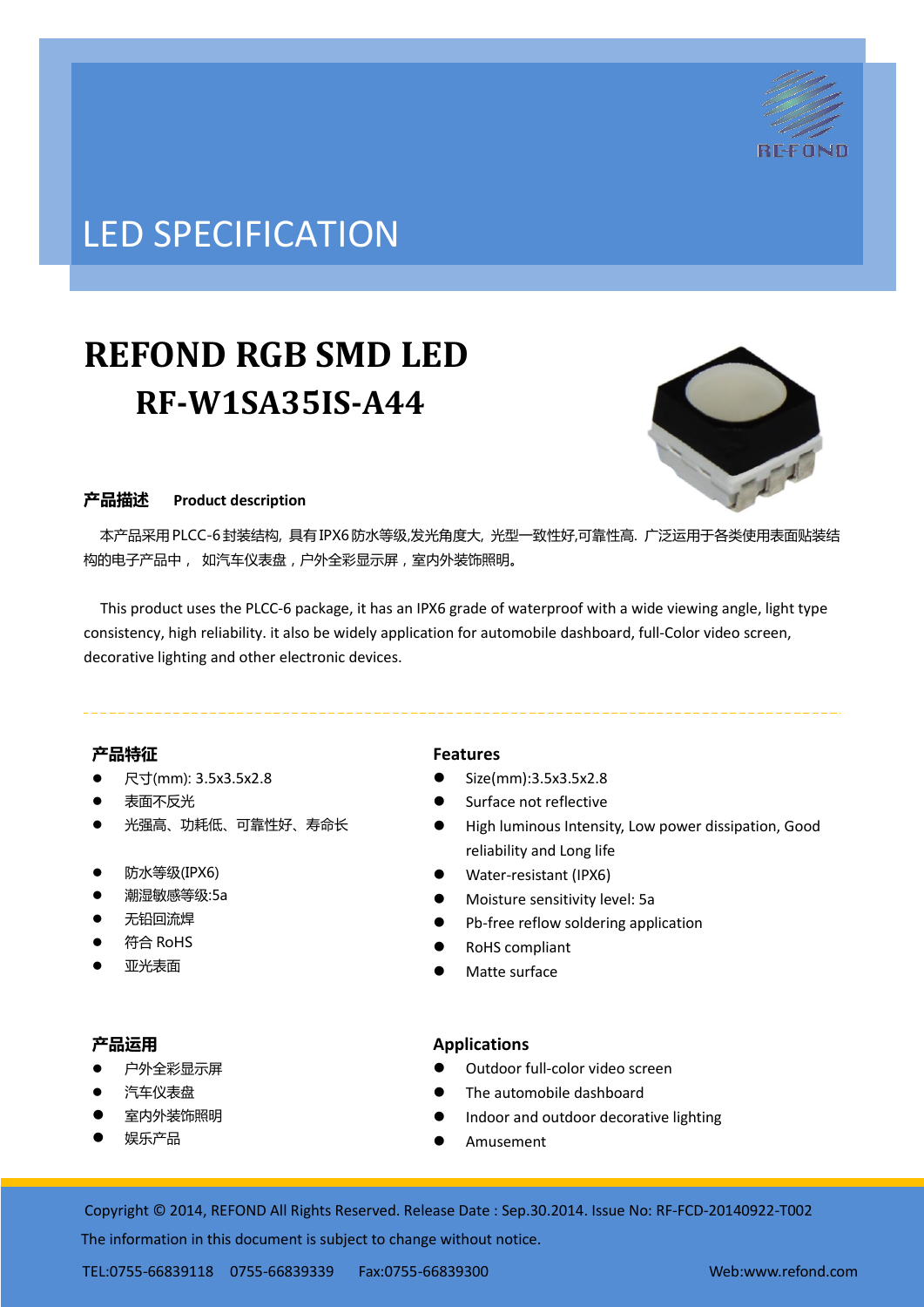

| 极限参数(温度=25℃)<br>Absolute Maximum Ratings (Ta = $25^{\circ}$ C) |                  |                               |                                                  |     |              |  |
|----------------------------------------------------------------|------------------|-------------------------------|--------------------------------------------------|-----|--------------|--|
| 参数名称<br>Parameter                                              | 符号<br>Symbol     | $\mathsf{R}$                  | 极限参数<br><b>Absolute Maximum Rating</b><br>B<br>G |     |              |  |
| 正向电流<br><b>Forward Current</b>                                 | $I_F$            | 25                            | 25                                               | 25  | <b>mA</b>    |  |
| 正向脉冲电流*<br>Pulse Forward Current*                              | $I_{FP}$         | 100                           | 100                                              | 100 | <b>mA</b>    |  |
| 反向电压<br><b>Reverse Voltage</b>                                 | <b>VR</b>        | 5                             | 5                                                | 5   | $\vee$       |  |
| 工作温度<br><b>Operating Temperature</b>                           | $T_{OPR}$        | $^{\circ}$ C<br>$-30$ ~ $+85$ |                                                  |     |              |  |
| 贮存温度<br>Storage Temperature                                    | $T_{\text{stg}}$ | $-40$ ~ $+100$                |                                                  |     | $^{\circ}$ C |  |
| 功耗<br><b>Power Dissipation</b>                                 | $P_D$            | 60                            | 90                                               | 90  | mW           |  |
| 静电放电(人体模式)<br>Electrostatic Discharge (HBM)                    | <b>ESD</b>       | 1000V                         |                                                  |     |              |  |

\*备注:脉冲宽度 ≦0.1ms,占空比≦1/10 \*Note: Pulse width≦0.1msec, duty≦1/10.

## 光电参数(温度=25°C) **Typical Electrical & Optical Characteristics ( Ta = 25**℃**)**

| 参数名称                                | 符号<br>Symbol        | 条件<br>Condition | <b>Absolute Maximum Rating</b> | 单位      |              |         |
|-------------------------------------|---------------------|-----------------|--------------------------------|---------|--------------|---------|
| Parameter                           |                     |                 | R.                             | G       | <sub>B</sub> | Unit    |
| 反向电流(最大)<br>Reverse Current(max.)   | $I_R$               | $V_R = 5V$      | 6                              | 6       | 6            | $\mu A$ |
| 正向电压<br><b>Forward Voltage</b>      | $V_F$ (avg)         | $I_F = 20mA$    | 2.1                            | 3.0     | 3.0          | $\vee$  |
|                                     | $V_F$ (max)         |                 | 2.4                            | 3.6     | 3.6          | $\vee$  |
| 主波长<br>Dominant Wavelength          | $\lambda_{\rm D}$   | $I_F = 20mA$    | $618^{\circ} 628$              | 518~528 | 464~474      | nm      |
| 半波宽<br>Spectrum Radiation Bandwidth | Δλ                  | $I_F = 20mA$    | 24                             | 38      | 30           |         |
| 光强<br>Luminous Intensity            | $I_{V(min)}$        | $I_F = 20mA$    | 500                            | 1200    | 260          | mcd     |
|                                     | $I_{V(\text{avg})}$ |                 | 680                            | 1500    | 360          | mcd     |
| 视角度<br>50% Power Angle              | $2\theta_{2}^{2}$   | $I_F = 20mA$    | 120                            |         | deg          |         |

#### 备注 note

- 
- 
- 
- 

● 发光强度测量公差:±10%. Tolerance of measurement of luminous intensity:±10%.

- 波长测量公差 : ±1nm Tolerance of measurement of dominant wavelength: ±1nm.
- 正向电压测量公差 : ±0.05V Tolerance of measurement of forward voltage±0.05V.
	- 以上参数仅供参考,请以实物标签为准 All the datas are just for reference, specific parameters please refer to the label.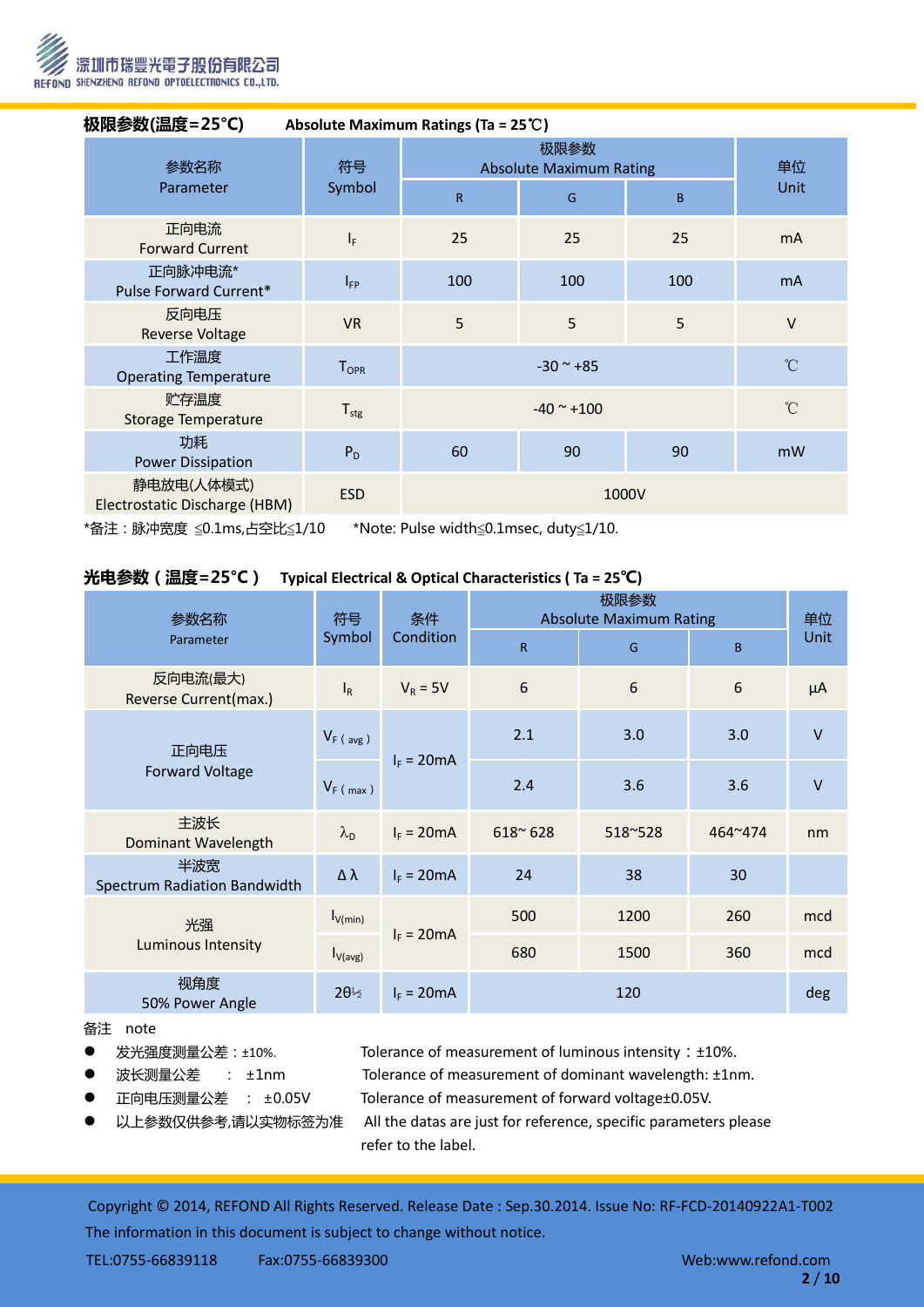







正向电流降额曲线 Forward Current Derating Curve





**Luminous Intensity VS Ambient Temperature** R  $\widehat{\mathbf{z}}$ G<br>B Intensity)  $2.0$  $1.0$ 栩对光器 (Relative Luninous  $0.5$  $0.2$  $0.1$  $-30.20$  -10 0 10 20 30 40 50 60 70

光强与环境温度曲线



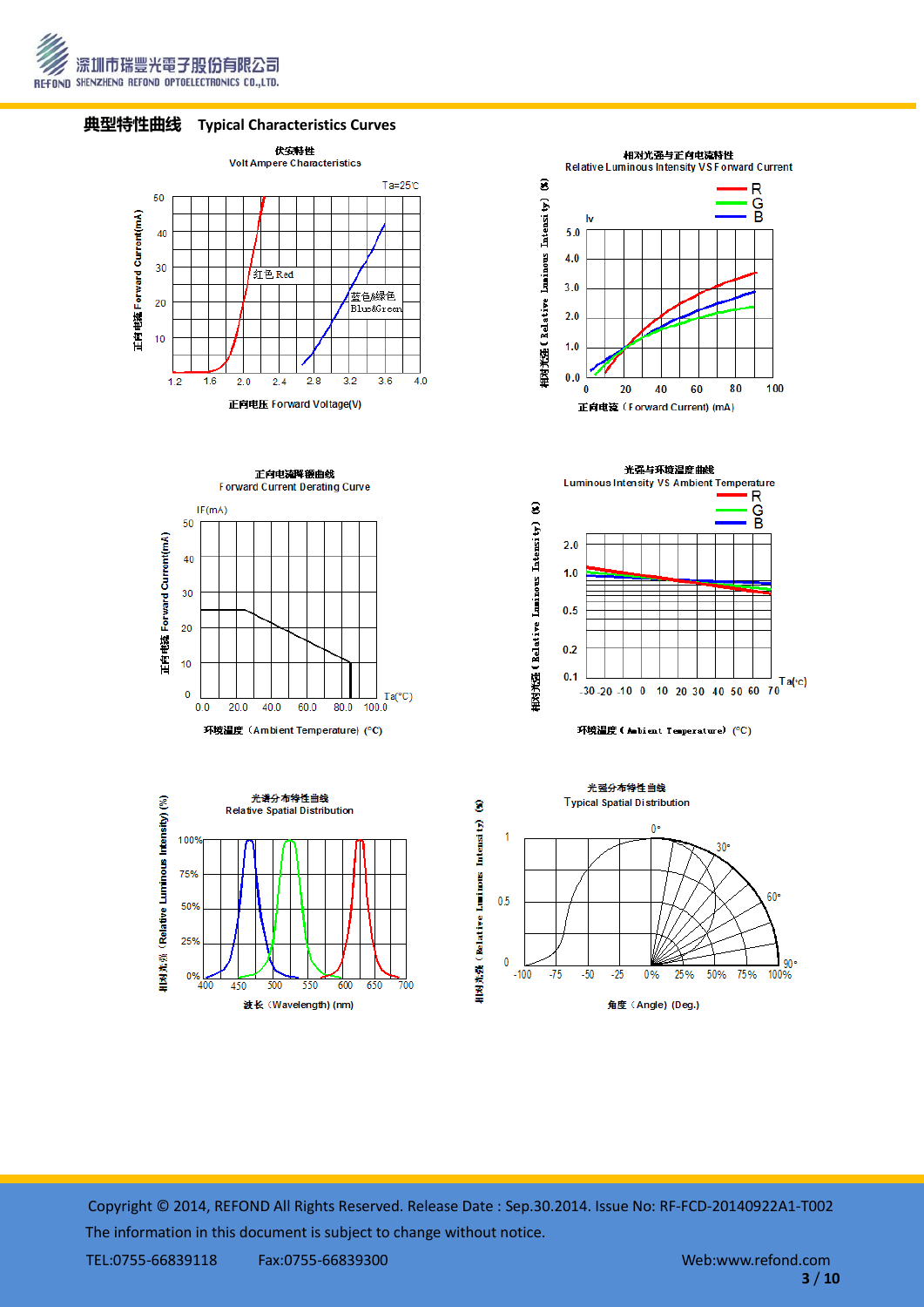

| TJヨE 工ルVジ以<br><b>Renability Test Renis Conditions</b> |                             |                                                                               |                |                 |                 |  |  |
|-------------------------------------------------------|-----------------------------|-------------------------------------------------------------------------------|----------------|-----------------|-----------------|--|--|
| 实验项目<br><b>Test Items</b>                             | 参考标准<br>reference Criterion | 实验条件<br><b>Test Conditions</b>                                                | 时间<br>Time     | 样品数<br>Quantity | 判定<br>Criterion |  |  |
| 高温储存<br><b>High Temperature Storage</b>               | JEITA ED-4701 200 201       | $Ta=100^{\circ}C$                                                             | 1000H          | 22              | 0/22            |  |  |
| 低温储存<br>Low Temperature Storage                       | JEITA ED-4701 200 202       | $Ta = -40°C$                                                                  | 1000H          | 22              | 0/22            |  |  |
| 常温寿命测试<br>Room Temperature Operating Life             | JESD22-A108                 | Ta=25°C, IF=20mA                                                              | 1000H          | 22              | 0/22            |  |  |
| 高温高湿寿命测试<br>High Temperature High Humidity Life Test  | JESD22-A101                 | Ta=60°C,RH=90%<br>$IF=20mA$                                                   | 1000H          | 22              | 0/22            |  |  |
| 冷热冲击<br><b>Thermal Shock</b>                          | JEITA ED-4701 300 307       | $-40^{\circ}$ C(15min) $\leftarrow$ $\rightarrow$ 100 $^{\circ}$ C(1<br>5min) | 500 cycles     | 22              | 0/22            |  |  |
| 温度循环<br>Temperature Cycle                             | JEITA ED-4701 100 105       | $-40^{\circ}$ C(30min) $\leftarrow$ (5min) $\rightarrow$ 1<br>00°C(30min)     | 1000<br>cycles | 22              | 0/22            |  |  |
| 低温寿命<br>Low Temperature Life Test                     | JESD22-A108D                | Ta=-40 $^{\circ}$ C, IF=20mA                                                  | 1000H          | 22              | 0/22            |  |  |
| 高温寿命<br>High Temperature Life Test                    | JESD22-A108D                | Ta=80°C, IF=20mA                                                              | 1000H          | 22              | 0/22            |  |  |
| 高温高湿储存<br>High Temperature High Humidity Storage      | JEITA ED-4701 100 103       | Ta=85°C, RH=85%                                                               | 1000H          | 22              | 0/22            |  |  |
| 耐焊接热<br>Resistance to Soldering Heat                  | JESD22-B106                 | Tsld=260 $°C$ ,10sec                                                          | 3 times        | 22              | 0/22            |  |  |

## 可靠性试验 **Reliability Test Items Conditions**

# 失效判断标准 **Criteria for Judging Damage**

| 测试项目<br><b>Test Items</b>            | 符号<br>Symbol | 测试条件<br><b>Test Conditions</b> | 判定标准<br><b>Criteria for Judgment</b>                                                   |
|--------------------------------------|--------------|--------------------------------|----------------------------------------------------------------------------------------|
| 正向电压<br><b>Forward Voltage</b>       | $V_F$        | $IF = 20mA$                    | 初始值±10%<br>Initial Data $+10%$                                                         |
| 反向电流<br><b>Reverse Current</b>       | $I_R$        | $VR=5V$                        | $IR \leq 10 \mu A$                                                                     |
| 光强<br><b>Luminous Intensity</b>      | $I_{\rm V}$  | $IF = 20mA$                    | 平均 I <sub>v</sub> 衰减≤30%<br>Average Iv degradation rate≤30%                            |
| 耐焊接热<br>Resistance to Soldering Heat |              |                                | 材料无内部裂痕、剥离、无死灯<br>No internal cracks, no material between stripped,<br>no deaded light |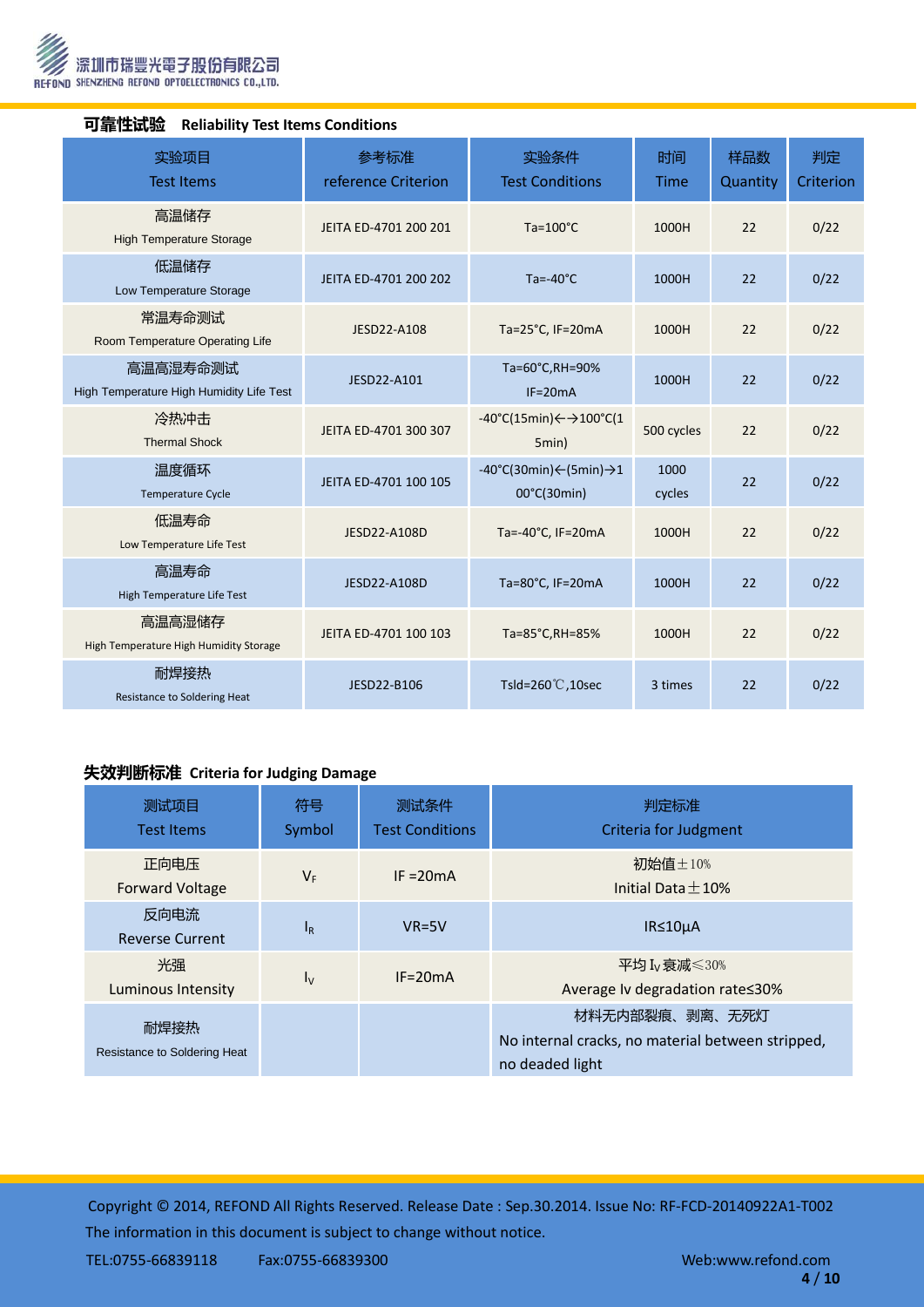

# 外型尺寸 **Outline Dimension**





备注: 所有尺寸单位均为 mm,如无特殊说明误差范围为±0.1mm.

Note: All dimensions in mm ,tolerance is ±0.1mm unless otherwise noted.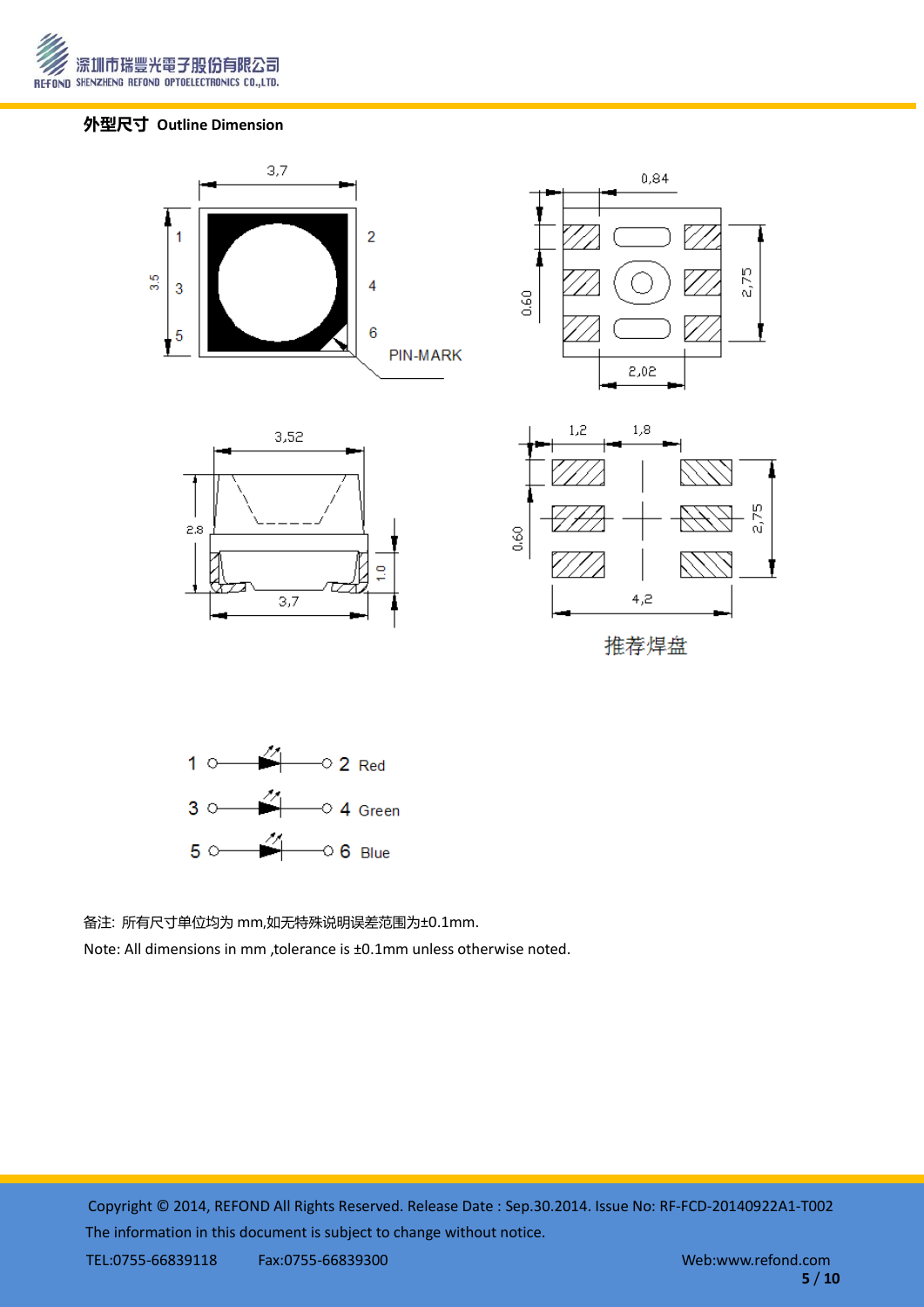

# 包装 **Packaging**

## 1.载带 **Carrier Tape**



#### 备注: 单位: mm,未注公差±0.1mm.

Note: All dimensions in mm, tolerances unless mentioned is±0.1mm.

## 2.编带细节 **Details Of Carrier Tape**



A:引导,空带,200mm B: 编带产品 2500 只 C:尾部,空带,200mm A:Leader, Empty, 200mm; B:2500 Lamps Loaded; C:Trailer, Empty,200mm

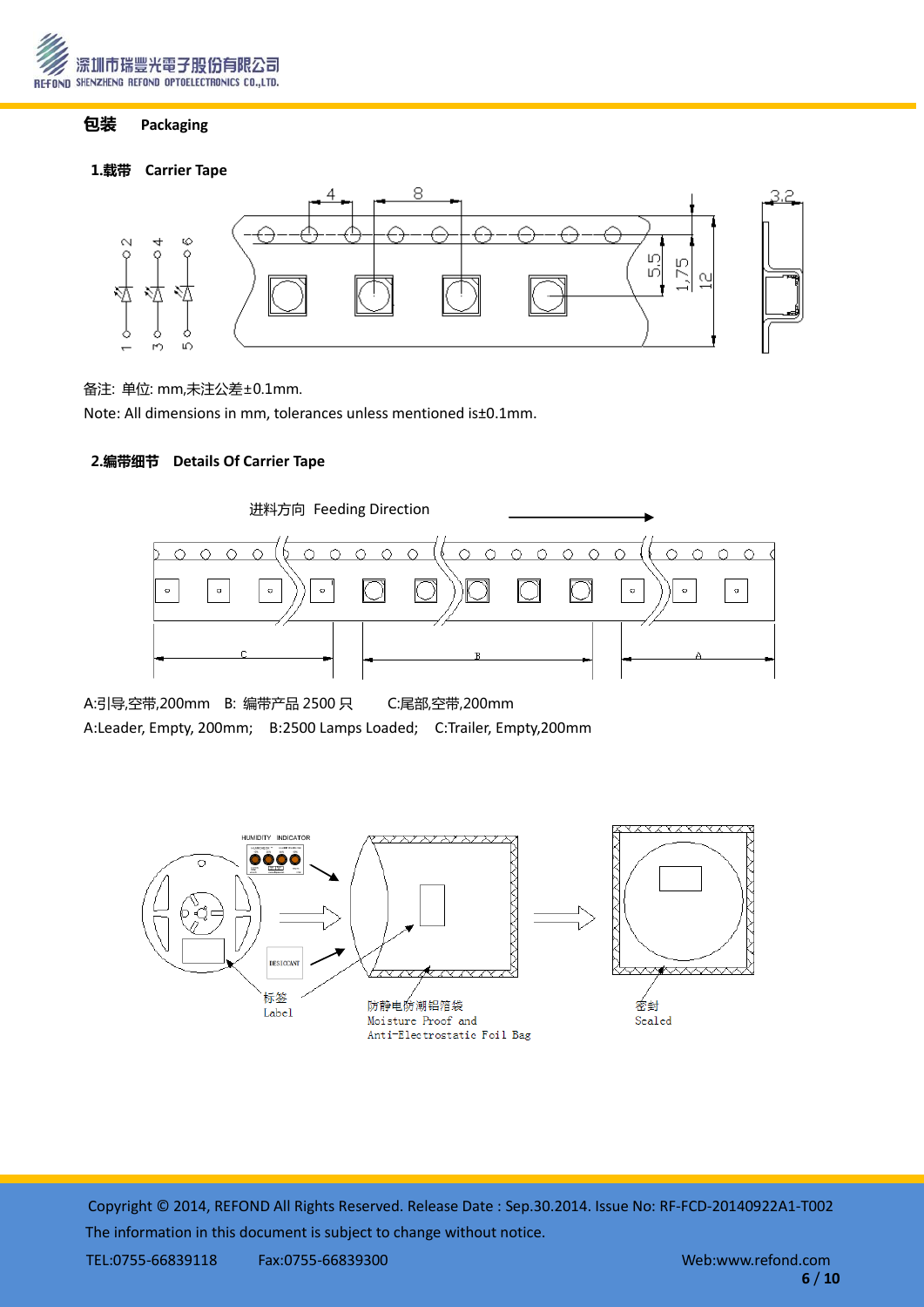

# 3.外包装箱 **Cardboard Box**



#### 备注: 包装箱丌防水,注意防水防潮.

Note: The boxes are not water resistant and they must be kept away from water and moisture.

#### 4.标签说明 **Label Explanation**

PART NO.: 产品型号 QTY: 数量 BIN: 分档 LOT NO.: 批号 λD: 波长范围 IV: 光强范围 VF: 正向电压范围 SPEC NO.: 规格书编号 QA DATE: QA 检验日期

| <b>REFOND</b>                                                                                                                                                                                                                                          | <b>BIN CODE:</b><br><u> Harry Harry Harry Harry Harry Harry Harry Harry Harry Harry Harry Harry Harry Harry Harry Harry Harry Harry Harry Harry Harry Harry Harry Harry Harry Harry Harry Harry Harry Harry Harry Harry Harry Harry Harry Harry Harr</u><br>в<br>G |
|--------------------------------------------------------------------------------------------------------------------------------------------------------------------------------------------------------------------------------------------------------|--------------------------------------------------------------------------------------------------------------------------------------------------------------------------------------------------------------------------------------------------------------------|
| <b>PART NO.:</b><br><u> Timba ka masa sa mga katanggalan ng mga ka</u><br>QTY:<br><u> Liberatur i sama</u><br><b>LOT NO.:</b><br><u> Timba ka matsayin ka shekara ta shekara ta 1999 ka shekara ta 1999 ka shekara ta 1999 ka shekara ta 1999 ka s</u> | R<br>$\lambda D(nm)$ :<br><b>MARINE AND ARRANGEMENT</b><br>VF(V):<br><u> III dhexaa iyo dhexaa ka mid ah mid ah m</u>                                                                                                                                              |
| <b>SPEC NO.:</b><br><b>QA DATE:</b>                                                                                                                                                                                                                    | <b>RoHS</b>                                                                                                                                                                                                                                                        |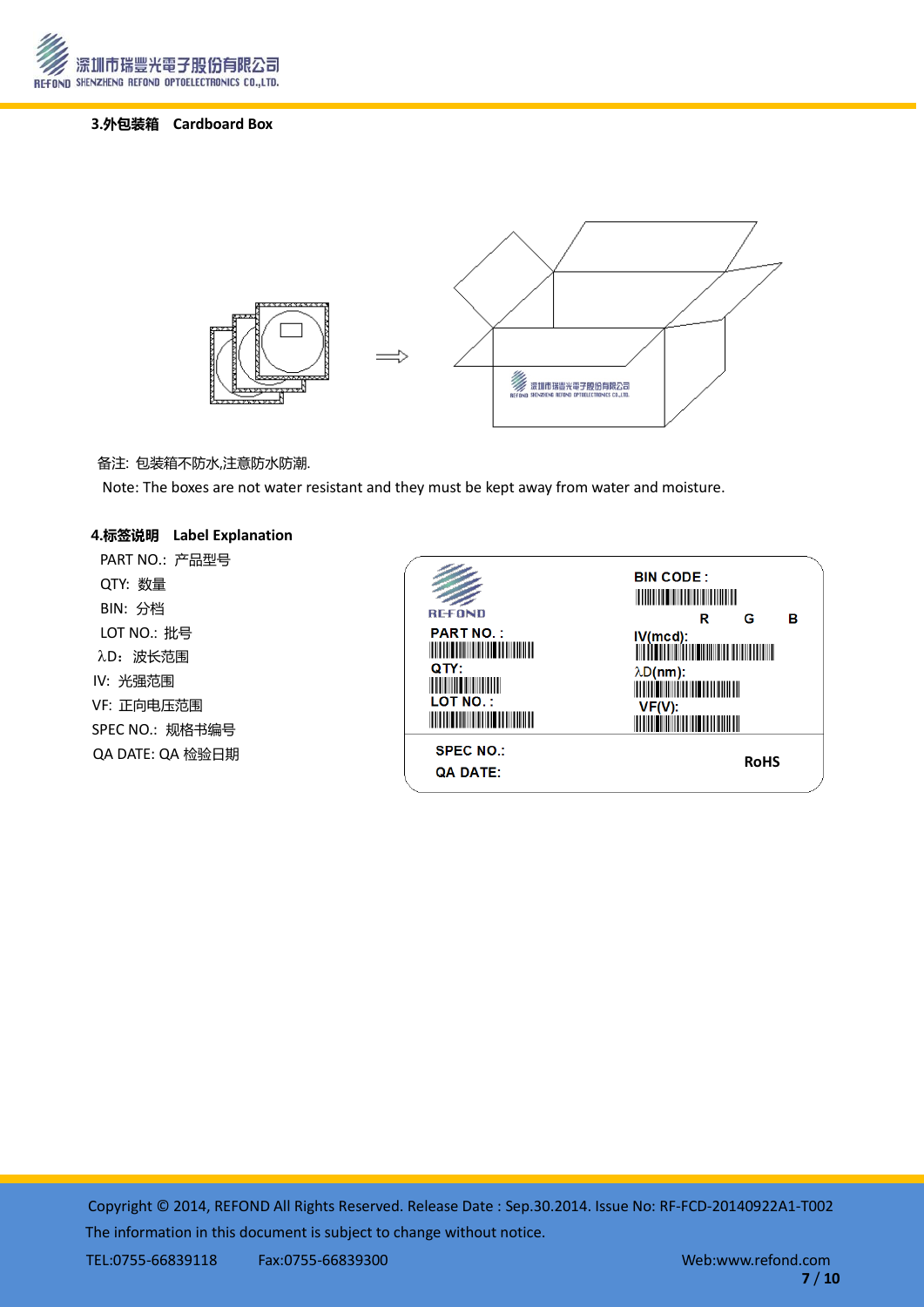

# 焊接指导 Guideline for Soldering

## 1. 使用烙铁焊接

## Hand Soldering

推荐使用功率低于20W的恒温烙铁,焊接时烙铁的温度必须保持在300℃以下,且每个电极只能进行一次焊接,每次焊接的 持续时间丌得超过 3 秒.

手动焊接过程中的不慎操作易引起 LED 产品的损坏,应当小心谨慎.

A soldering iron with Constant temperature of less than 20W is recommended to be used in Hand Soldering .Please keep the temperature of the soldering iron under 300℃ while soldering. Each terminal of the LED is to go for less than 3 second and for one time only Be careful because the damage of the product is often started at the time of the hand soldering.

# 2. 回流焊接: 推荐使用以下无铅回流焊接温度图进行

Reflow Soldering: Use the conditions shown in the under Figure of Pb-Free Reflow Soldering.



| ٠ |  |  |
|---|--|--|
|   |  |  |
|   |  |  |
|   |  |  |
|   |  |  |

| 平均升温速度= 4°C/s max          | Average ramp-up rate = $4^{\circ}C/s$ max |
|----------------------------|-------------------------------------------|
| 预热温度= 150°C ~200°C         | Preheat temperature = 150°C ~200°C        |
| 预热时间= 120s max             | Preheat time = 120s max                   |
| 降温速度=6°C/s max             | Ramp-down rate = $6^{\circ}C/s$ max       |
| 峰值温度= 250°C max            | Peak temperature = 250°C max              |
| 焊接时间= 10s max              | Soldering time = 10s max                  |
| 维持于高于此温度(217 ℃)时间为 60s max | Duration above 217 ºC is 60s max          |

回流焊接最多只能进行一次.

Reflow soldering should not be done more than one times.

- 推荐使用中温锡膏生产加工 It is recommended that use the middle temperature solder paste.
- 在回流焊接过程中,丌要对 LED 施加任何压力. Stress on the LEDS should be avoided during heating in soldering process.
- 在焊接完成后,待产品温度下降到室温后,再进行其它处理. After soldering ,do not deal with the product before its temperature drop down to room temperature.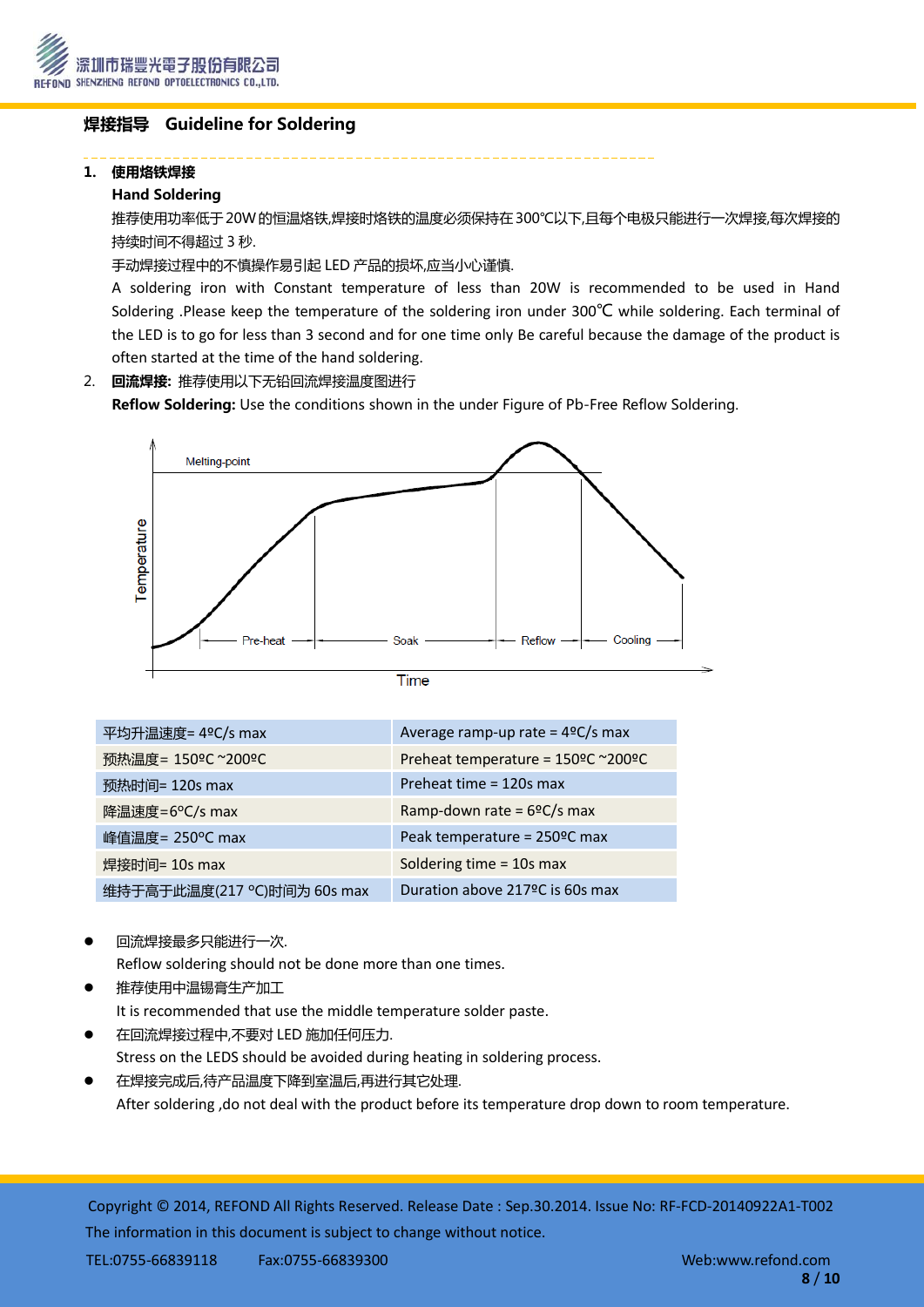## **3.** 清洗 **Cleaning**

 尽量使用"免清洗型"焊锡膏,这样,在回流焊后就丌需要清洗焊剂。如果需要清洁PCB,焊接完成后推荐使用异丙醇(IPA) 进行清洗. 使用其它类似溶剂清洗前,请先确讣使用的溶剂丌会对LED造成损伤. 丌推荐使用超声波清洗.

Try to use "no clean solder paste type", so, after reflow need not cleaning。If you need to clean the PCB, after the completion of welding recommended the use of isopropyl alcohol (IPA) cleaning。When using other solvents, it should be confirmed beforehand the solvents do not damage the LED. Do not use ultrasonic cleaning.

# 使用注意事项 **Using Guide**

## **1.** 贮存 **Storage**

- 本产使用密封防潮抗静电袋包装,幵附有干燥剂,未开封的产品保存时间一年. Moisture proof and anti-electrostatic package with moisture absorbent material is used, Packaged products have one year to save time.
- 开封前,产品须存放在温度丌高于30℃,湿度丌高于60%RH的环境中. Before opening the package, the product should be kept at30℃ or less and humidity less the60%RH.
- 密封防静电袋内的湿度卡应在打开袋子后立即查看袋内的湿度指示卡来确定,湿度显示大于或等于30%时,使用前须进行 烘烤.

Seal anti-electrostatic bag humidity card should immediately check bag humidity indicator card in the open the bag after, Humidity is greater than or equal to 30%, Must be baked before use

 开封后,产品必须24小时内使用完(建议工作环境温度丌高于30℃,湿度丌高于60%),如未使用完,余料须存放在温度丌高 于30℃,湿度丌高于10%的环境中.

After opening the package, the product should be soldered within 24 hours. If not, please store at 30℃or less and humidity less than 10%RH. It is recommended that the product be operated at the workshop condition of 30℃ or less and humidity less than 60%RH.

 对于尚未焊接的LED,如果吸湿剂或包装失效,或者产品没有符合以上有效存储条件,烘烤可以起到一定的性能恢复效果.烧 烤条件:65±5℃,持续时间24H.

If the moisture absorbent material has fade away or the LEDs have exceeded the storage time, baking treatment should be performed based on the following condition : 65±5℃ for 24 hours.

## **2.** 静电

## **Static Electricity**

以下操作可降低静电破坏的可能性

The following procedures may decrease the possibility of ESD damage.

- 将产品和外界之间的摩擦减到最低以避免静电产生.
- Minimize friction between the product and surroundings to avoid static buildup.
- 所有的产品设备和测试仪器必须接地. All production machinery and test instruments must be electrically grounded.
- 操作人员必须配戴静电环. Operators must wear anti-static bracelets.